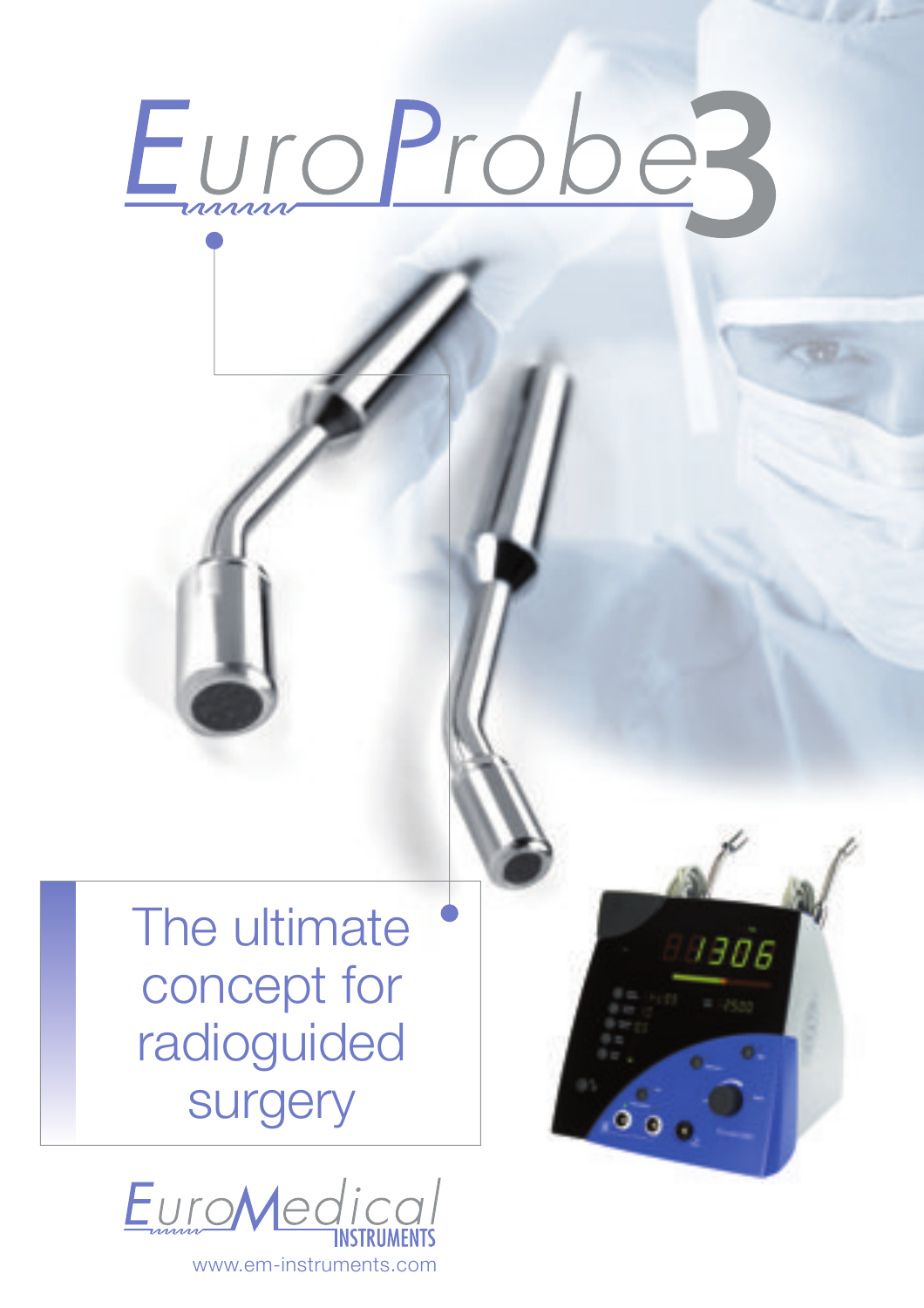

*The ultimate concept for radioguided surgery* 

*With a single readout module and numerous gamma probe options,the EUROPROBE 3 is a unique system that fulfills all needs of per and post-operative detection as well as per-cutaneous localisation within 7 major clinical fields.* 



# *CLINICAL APPLICATIONS*

#### BREAST CANCER

Sentinel node detection In-clinic lesions detection («ROLL», «SNOLL»)

#### **GYNAECOLOGY**

Laparoscopic detection of sentinel node in cancer of the cervix and endometrium Sentinel node detection in vulva cancer

#### HEAD & NECK

Oral cavity

### **DERMATOLOGY**

Melanoma Osteoïd osteoma

#### ENDOCRINOLOGY

**Thyroïd** Parathyroïd

#### NUCLEAR MEDICINE

Percutaneous detection Localisation of gamma labelled areas

#### UROLOGY

Penile cancer Prostate cancer

## *THE READOUT MODULE*

## MAIN FEATURES

- Corded and cordless probe options
- Angled and straight probe options to accommodate body contours
- Automatic windowing for most common radioisotopes (TC-99m, I-125, I-131, F-18)
- Customized user setting of energy window
- Easy system set-up
- Integrated Bluetooth® Wireless Technology
- No need for calibration No drift
- Fast target and background count
- PC Port
- 9 customized configurations
- Footswitch (optional)

# TECHNICAL SPECIFICATIONS

- Maximum count: 15000 cps
- Operating temperature range: +15°C to +40°C
- Height: 245 mm
- Width / Depth: 233 mm / 270 mm
- Weight: 2 Kgs
- Power consumption: Max 15 watts
- Operating power: 115/220 VAC F=50Hz
- Europe: CE 0459 (G-Med : class 2a)
- USA FDA Registered n° 9032627 File Number: 244973



• Manufacturer: Eurorad SA - France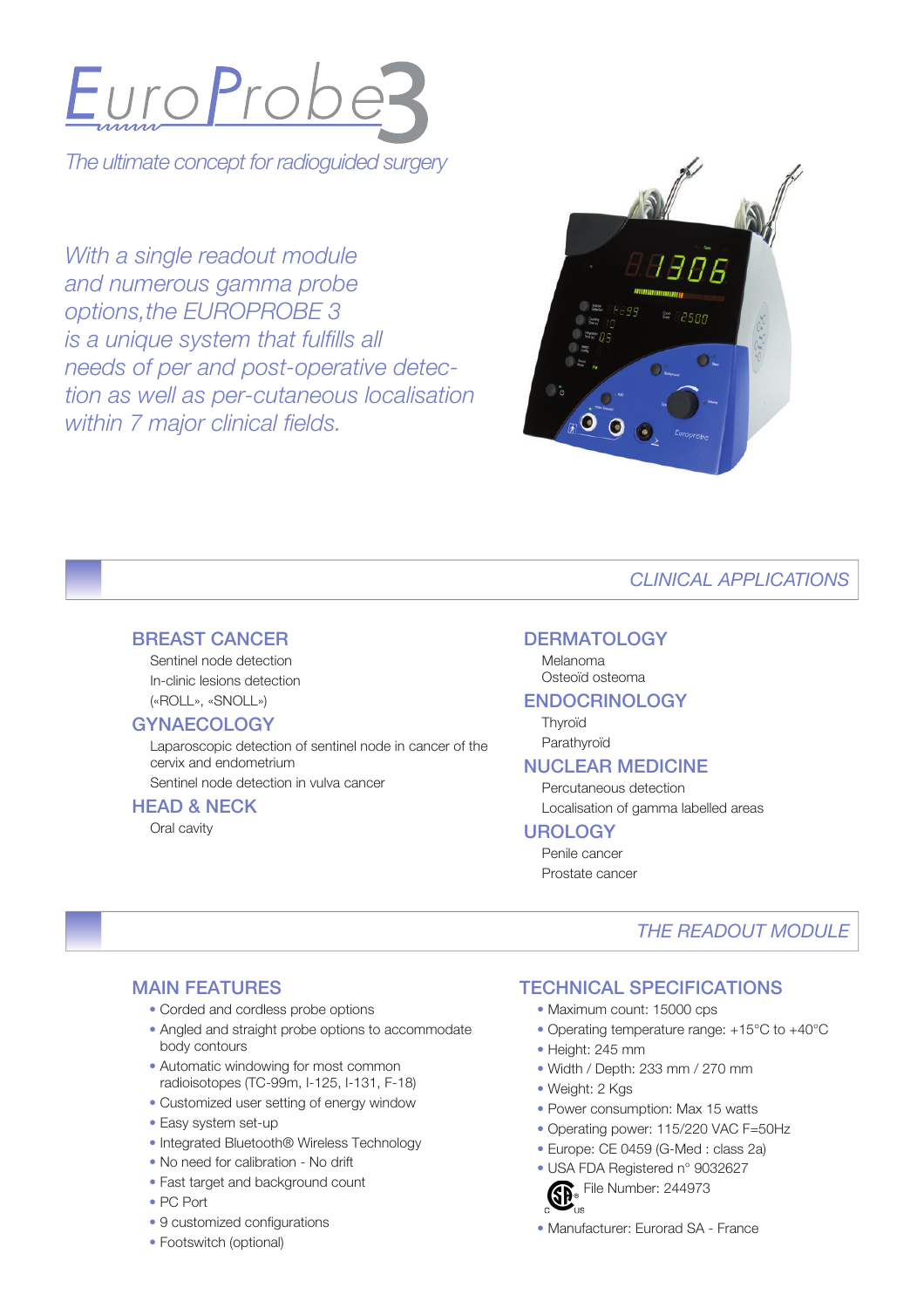

### CdTe/CZT PROBES (Cadmium Telluride/Cadmium Zinc Telluride)

Energy range: 20—364 KeV (optimal efficiency: 20—170 KeV) — Isotopes Tc-99m (140 KeV), I-125 (27 KeV), I-111 (171 KeV)

| Reference            | Specific use                             | Probe<br>Ø / Length (mm) | <b>Shape / Detection</b>  | <b>Optional Collimator</b> |
|----------------------|------------------------------------------|--------------------------|---------------------------|----------------------------|
| SOE 306              | <b>ROLL</b>                              | 6/186.5                  | STRAIGHT / AXIAL          |                            |
| <b>SOE 311</b>       | SN, ROLL, SNOLL                          | 11/175                   | ANGLED / AXIAL            |                            |
| <b>SOE 311-D</b>     | SN, ROLL, SNOLL                          | 11/176.5                 | STRAIGHT / AXIAL          | √                          |
| SOE 311-14           | Specifically designed for I-125, SNOLL   | 14/197                   | ANGLED / AXIAL            | J                          |
| SOE 311-14-D         | Specifically designed for I-125, SNOLL   | 14/199                   | STRAIGHT / AXIAL          |                            |
| <b>SOE 314</b>       | Optical & nuclear detection (Dual probe) | 14/191.5                 | STRAIGHT / AXIAL          |                            |
| <b>SOE 311-AF</b>    | Laparoscopic frontal detection           | 10/386.5                 | <b>STRAIGHT / AXIAL</b>   |                            |
| <b>SOE 311-AL</b>    | Laparoscopic lateral detection           | 10/386.5                 | <b>STRAIGHT / LATERAL</b> |                            |
| <b>SOE 311-BT-AF</b> | Wireless laparoscopic frontal detection  | 10/386.5                 | <b>STRAIGHT / AXIAL</b>   |                            |
| SOE 311-BT-AL        | Wireless laparoscopic lateral detection  | 10/386.5                 | STRAIGHT / LATERAL        |                            |

### CsI PROBES

Energy range: 100 KeV—1 MeV (optimal efficiency: 140 KeV—1 MeV) Isotopes Tc-99m (140 KeV), I-131 (364 KeV), F-18 (using a special collimator, 511KeV), I-111 (245 KeV)

| Reference         | Specific use     | Probe<br>Ø / Length (mm) | Shape / Detection     | <b>Optional Collimator</b> |
|-------------------|------------------|--------------------------|-----------------------|----------------------------|
| <b>SOE 316</b>    | <b>SN</b>        | 16/184                   | <b>ANGLED / AXIAL</b> |                            |
| SOE 316-D         | <b>SN</b>        | 16/185.5                 | STRAIGHT / AXIAL      |                            |
| SOE 316-7         | High sensitivity | 16/184                   | <b>ANGLED / AXIAL</b> |                            |
| SOE 316-7-D       | High sensitivity | 16/185.5                 | STRAIGHT / AXIAL      |                            |
| SOE 316-11        | <b>SN</b>        | 11/200                   | <b>ANGLED / AXIAL</b> |                            |
| SOE 316-11-D      | <b>SN</b>        | 11/202.5                 | STRAIGHT / AXIAL      |                            |
| <b>SOE 316-BT</b> | Wireless probe   | 11/259                   | <b>ANGLED / AXIAL</b> |                            |